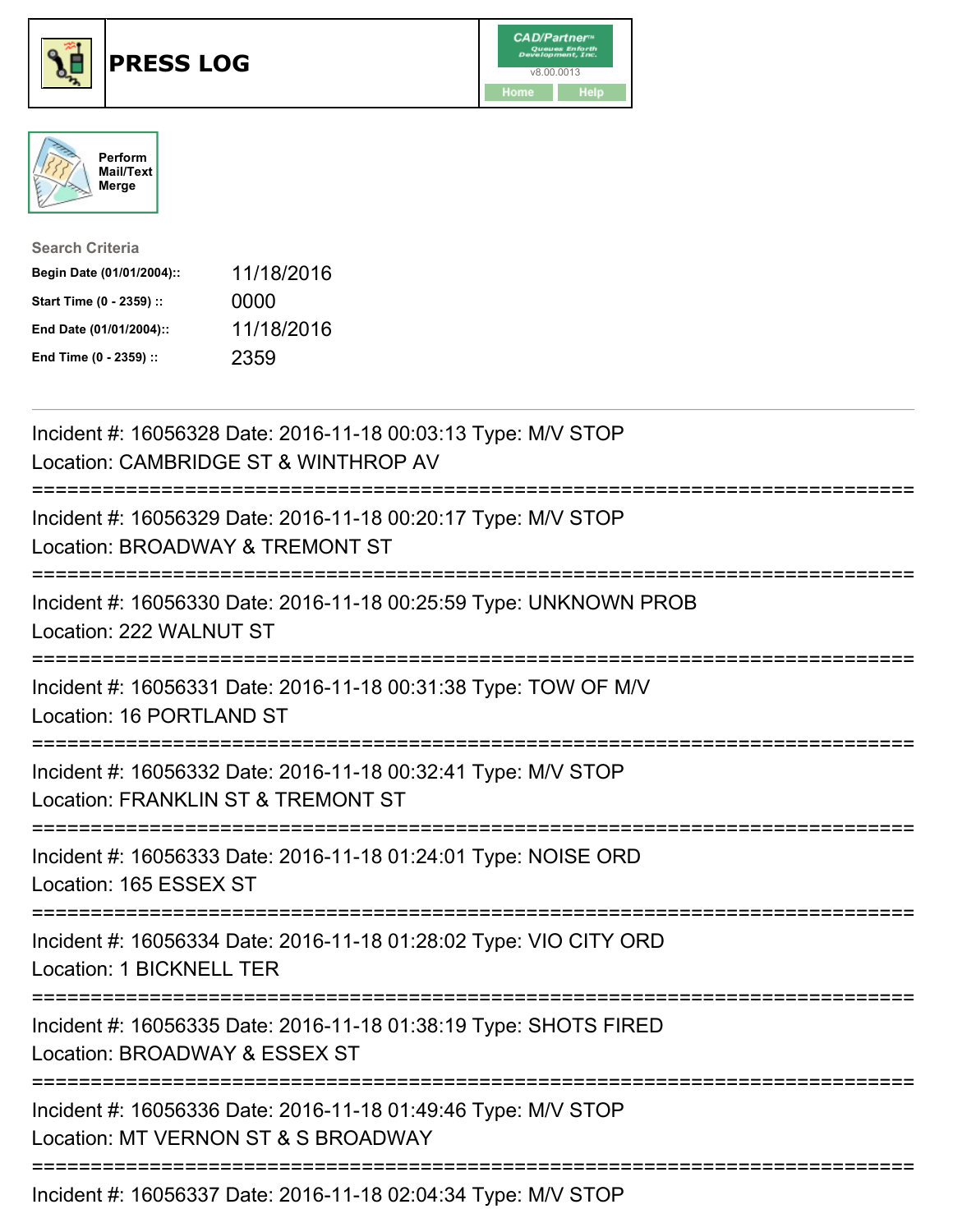| Location: 84 SPRINGFIELD ST                                                                                                               |
|-------------------------------------------------------------------------------------------------------------------------------------------|
| Incident #: 16056338 Date: 2016-11-18 02:07:06 Type: TOW/REPOSSED<br>Location: 211 FARNHAM ST<br>------------------                       |
| Incident #: 16056339 Date: 2016-11-18 02:09:29 Type: TOW/REPOSSED<br>Location: 11 BROADWAY AV                                             |
| Incident #: 16056340 Date: 2016-11-18 02:11:10 Type: TOW/REPOSSED<br><b>Location: 11 LAWRENCE ST</b>                                      |
| Incident #: 16056341 Date: 2016-11-18 02:20:31 Type: MEDIC SUPPORT<br>Location: 202 S UNION ST                                            |
| Incident #: 16056342 Date: 2016-11-18 02:29:20 Type: M/V STOP<br>Location: LOWELL ST & OXFORD ST<br>.------------------------------------ |
| Incident #: 16056343 Date: 2016-11-18 02:30:32 Type: M/V STOP<br>Location: HAMPSHIRE ST & LOWELL ST                                       |
| Incident #: 16056344 Date: 2016-11-18 02:41:01 Type: SHOTS FIRED<br>Location: 94 MYRTLE ST                                                |
| Incident #: 16056346 Date: 2016-11-18 03:02:46 Type: BUILDING CHK<br>Location: 393 LOWELL ST                                              |
| Incident #: 16056345 Date: 2016-11-18 03:03:58 Type: BUILDING CHK<br><b>Location: ARCHER ST</b>                                           |
| Incident #: 16056347 Date: 2016-11-18 03:09:26 Type: BUILDING CHK<br>Location: 13 HALLENAN AV                                             |
| Incident #: 16056348 Date: 2016-11-18 03:13:02 Type: M/V STOP<br>Location: HAVERHILL ST & CYPRESS AVE                                     |
| Incident #: 16056349 Date: 2016-11-18 03:17:18 Type: BUILDING CHK<br>Location: 703 HAVERHILL ST                                           |
| Incident #: 16056350 Date: 2016-11-18 03:25:59 Type: BUILDING CHK<br>Location: 81 CYPRESS AV                                              |
| Incident #: 16056351 Date: 2016-11-18 03:33:48 Type: BUILDING CHK                                                                         |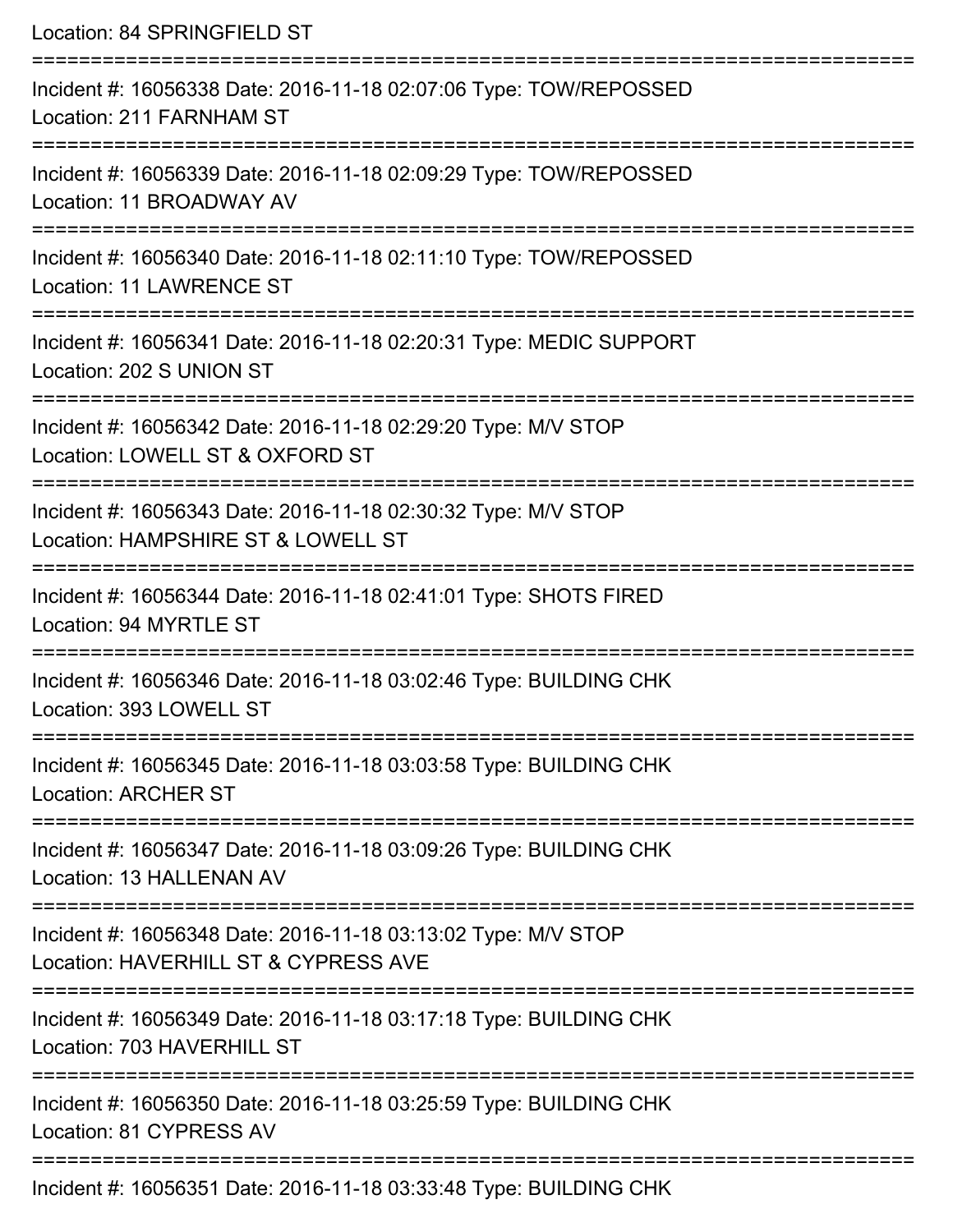| Incident #: 16056352 Date: 2016-11-18 03:39:51 Type: M/V STOP<br><b>Location: PROSPECT ST</b>                      |
|--------------------------------------------------------------------------------------------------------------------|
| Incident #: 16056353 Date: 2016-11-18 03:43:06 Type: M/V STOP<br>Location: E HAVERHILL ST & FERRY ST               |
| Incident #: 16056354 Date: 2016-11-18 03:46:04 Type: BUILDING CHK<br>Location: PARTHUM SCHOOL / 255 E HAVERHILL ST |
| Incident #: 16056356 Date: 2016-11-18 03:50:41 Type: ALARM/BURG<br>Location: DUNKIN DONUTS / 579 ANDOVER ST        |
| Incident #: 16056355 Date: 2016-11-18 03:51:32 Type: M/V STOP<br>Location: 410 ESSEX ST                            |
| Incident #: 16056357 Date: 2016-11-18 04:04:41 Type: M/V STOP<br>Location: COMMON ST & UNION ST                    |
| Incident #: 16056358 Date: 2016-11-18 04:41:46 Type: BUILDING CHK<br><b>Location: ARCHER ST</b>                    |
| Incident #: 16056359 Date: 2016-11-18 04:57:28 Type: M/V STOP<br>Location: NEWTON & SALEM                          |
| Incident #: 16056360 Date: 2016-11-18 06:13:57 Type: MV/BLOCKING<br>Location: 92 SALEM ST                          |
| Incident #: 16056361 Date: 2016-11-18 06:26:57 Type: DISTURBANCE<br>Location: 110 JACKSON ST                       |
| Incident #: 16056362 Date: 2016-11-18 07:09:39 Type: DISTURBANCE<br>Location: 75 BROOKFIELD ST FL 2                |
| Incident #: 16056363 Date: 2016-11-18 07:15:14 Type: M/V STOP<br>Location: BROADWAY & ESSEX ST                     |
| Incident #: 16056364 Date: 2016-11-18 07:15:59 Type: PARK & WALK<br>Location: BRADFORD ST & BROADWAY               |
| Incident #: 16056365 Date: 2016-11-18 07:19:59 Type: M/V STOP                                                      |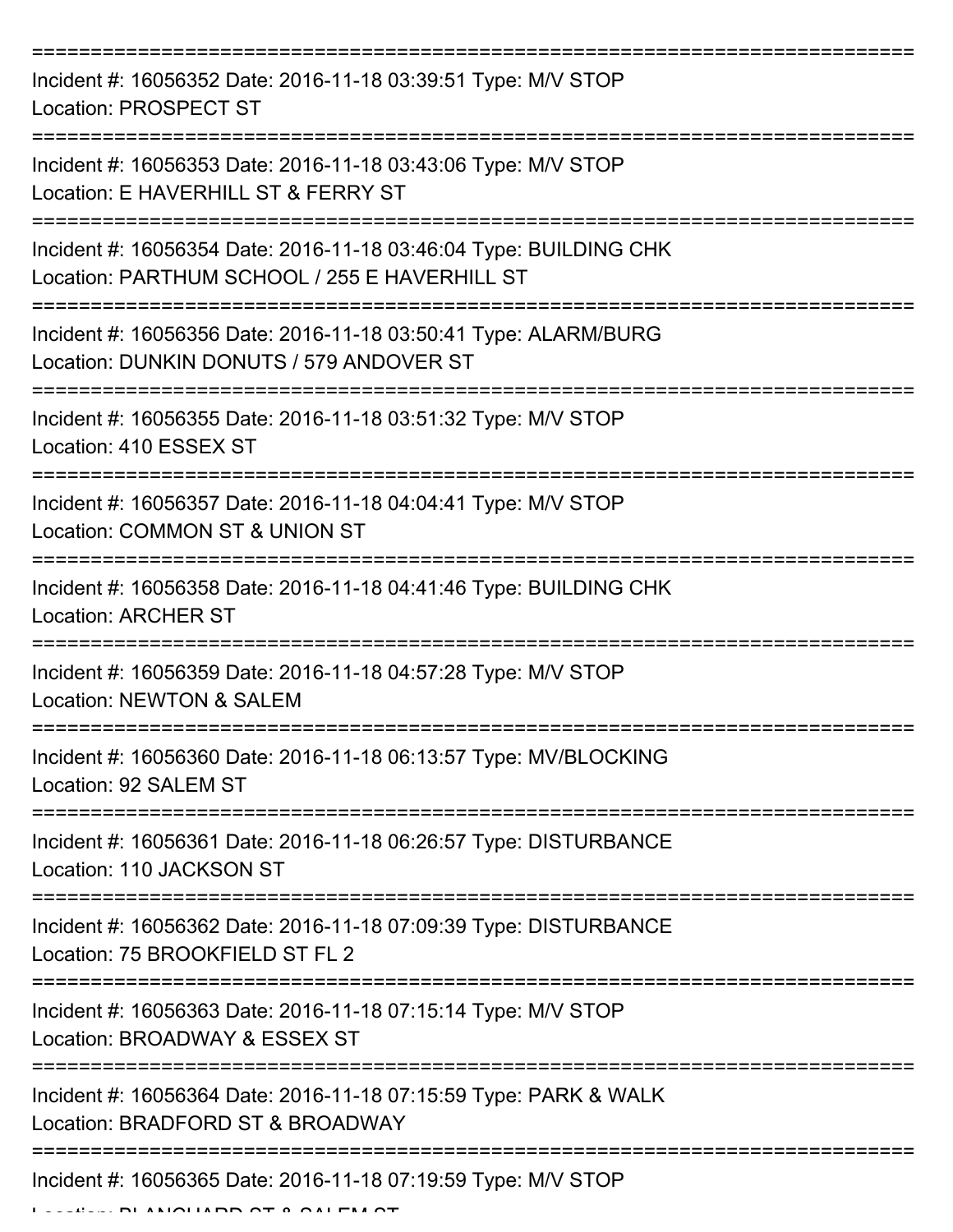| Incident #: 16056366 Date: 2016-11-18 07:23:55 Type: M/V STOP<br>Location: MARKET ST & SALEM ST                                                  |
|--------------------------------------------------------------------------------------------------------------------------------------------------|
| Incident #: 16056367 Date: 2016-11-18 07:31:24 Type: MISSING PERS<br>Location: 158 BOXFORD ST                                                    |
| Incident #: 16056368 Date: 2016-11-18 07:35:24 Type: AUTO ACC/NO PI<br>Location: MARSTON ST & 495 SOUTH RAMP                                     |
| Incident #: 16056369 Date: 2016-11-18 07:41:43 Type: B&E/PAST<br>Location: MONROE TIRE MUFFLER / 99 WINTHROP AV                                  |
| Incident #: 16056370 Date: 2016-11-18 08:12:04 Type: SUS PERS/MV<br>Location: PEMBERTON PARK / null                                              |
| Incident #: 16056371 Date: 2016-11-18 08:17:40 Type: M/V STOP<br>Location: 210 MERRIMACK ST                                                      |
| Incident #: 16056372 Date: 2016-11-18 08:17:45 Type: ALARM/BURG<br>Location: LAWRENCE COLLISION CENTER / 85 BAY STATE RD #15-16                  |
| Incident #: 16056373 Date: 2016-11-18 08:22:05 Type: M/V STOP<br>Location: BRADFORD ST & BROADWAY                                                |
| Incident #: 16056374 Date: 2016-11-18 08:31:21 Type: AUTO ACC/NO PI<br><b>Location: 2 LAWRENCE ST</b>                                            |
| =====================<br>Incident #: 16056375 Date: 2016-11-18 08:39:02 Type: ALARMS<br>Location: AMERICAN PROPERTIES TEAM INC. / 18 FRANKLIN ST |
| Incident #: 16056376 Date: 2016-11-18 08:43:29 Type: MAL DAMAGE<br>Location: 7 FOREST ST FL 2                                                    |
| Incident #: 16056377 Date: 2016-11-18 09:20:21 Type: PARK & WALK<br>Location: BRADFORD ST & BROADWAY                                             |
| Incident #: 16056378 Date: 2016-11-18 09:20:58 Type: M/V STOP<br>Location: 180 BROADWAY                                                          |
| Incident #: 16056379 Date: 2016-11-18 09:25:57 Type: INVEST CONT                                                                                 |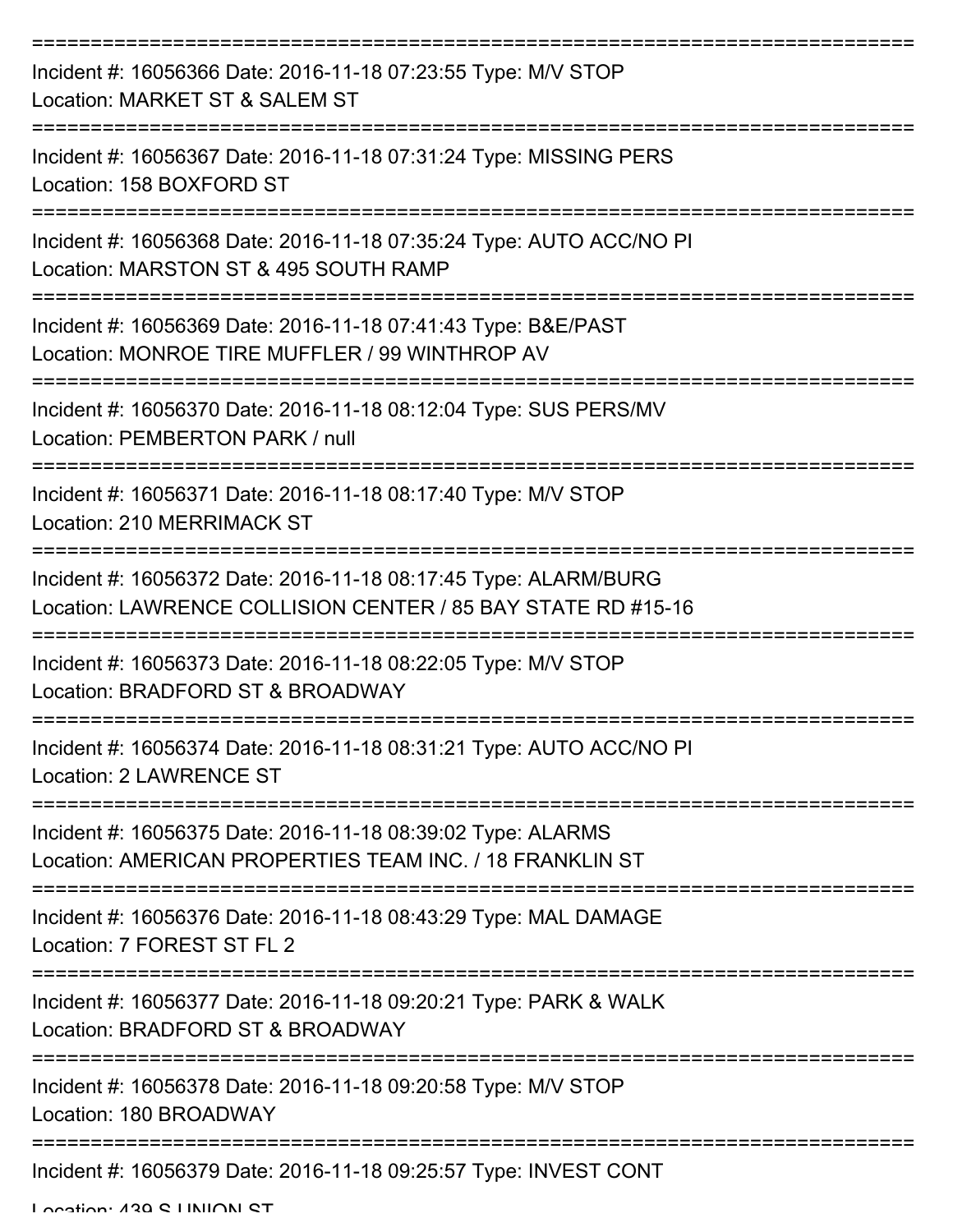| Incident #: 16056380 Date: 2016-11-18 09:37:09 Type: INVEST CONT<br><b>Location: 500 MERRIMACK ST</b>             |
|-------------------------------------------------------------------------------------------------------------------|
| Incident #: 16056381 Date: 2016-11-18 09:56:54 Type: MV/BLOCKING<br>Location: 67 BUNKERHILL ST                    |
| Incident #: 16056382 Date: 2016-11-18 10:00:40 Type: PARK & WALK<br>Location: BRADFORD ST & BROADWAY              |
| Incident #: 16056383 Date: 2016-11-18 10:04:13 Type: B&E FOLLOW UP<br>Location: 163 LAWRENCE ST                   |
| Incident #: 16056384 Date: 2016-11-18 10:09:24 Type: M/V STOP<br>Location: COMMON ST & HAMPSHIRE ST               |
| Incident #: 16056385 Date: 2016-11-18 10:22:11 Type: A&B PAST<br>Location: 1 GENERAL ST                           |
| Incident #: 16056386 Date: 2016-11-18 10:31:18 Type: WARRANT SERVE<br>Location: 70 CRESCENT ST #2                 |
| Incident #: 16056387 Date: 2016-11-18 10:36:05 Type: MEDIC SUPPORT<br>Location: 87 RAILROAD ST                    |
| Incident #: 16056388 Date: 2016-11-18 10:40:09 Type: AUTO ACC/NO PI<br>Location: 46 MARSTON                       |
| ----------------<br>Incident #: 16056389 Date: 2016-11-18 11:03:17 Type: ALARM/BURG<br>Location: 28 CHELMSFORD ST |
| Incident #: 16056390 Date: 2016-11-18 11:08:00 Type: ALARM/BURG<br>Location: 131 SPRUCE ST                        |
| Incident #: 16056391 Date: 2016-11-18 11:28:24 Type: M/V STOP<br>Location: 640 ESSEX ST                           |
| Incident #: 16056392 Date: 2016-11-18 11:45:11 Type: M/V STOP<br>Location: BROADWAY & GREEN ST                    |
| Incident #: 16056393 Date: 2016-11-18 11:50:30 Type: INVESTIGATION<br><b>Location: 500 MERRIMACK ST</b>           |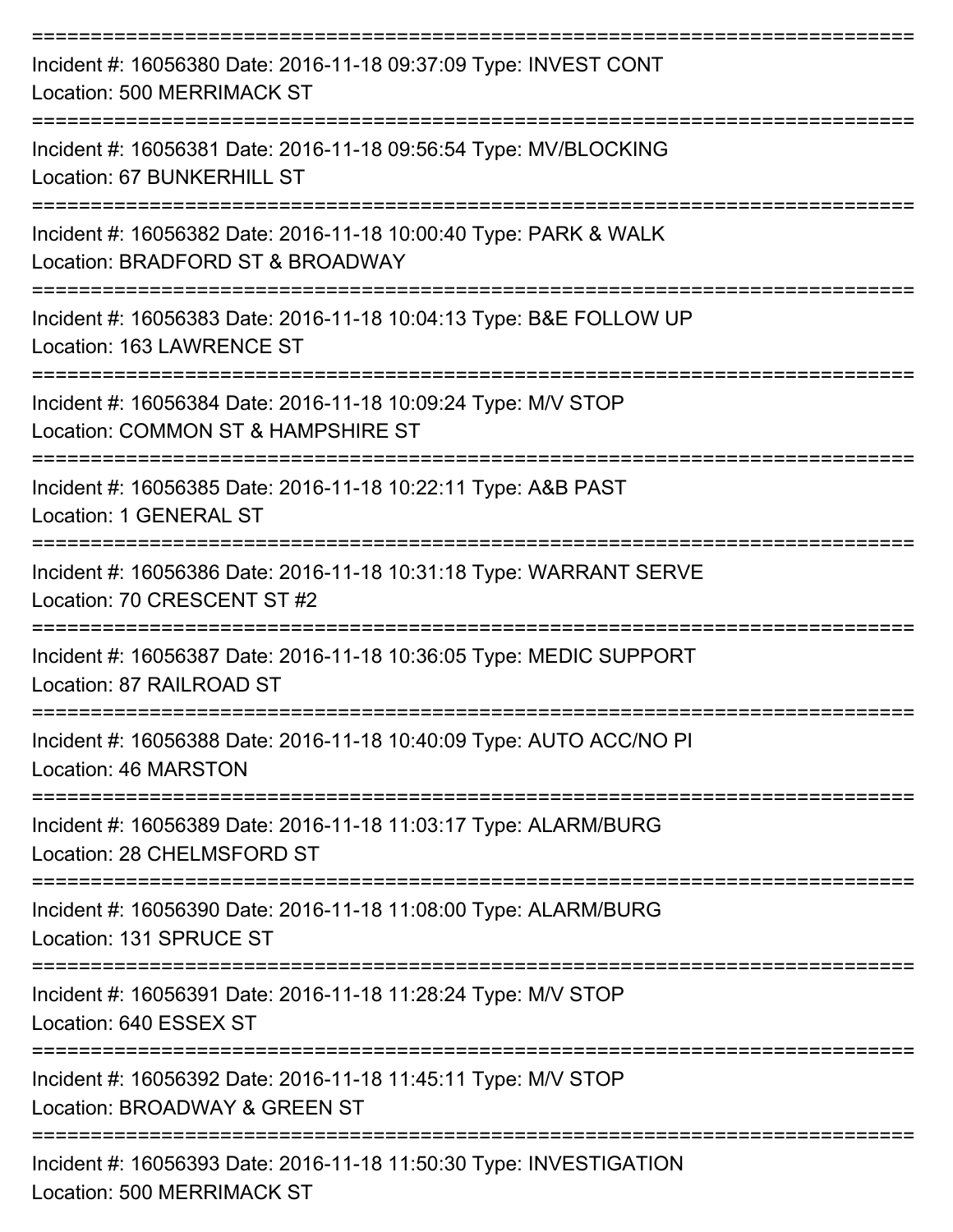| Incident #: 16056394 Date: 2016-11-18 11:54:58 Type: INVESTIGATION<br>Location: 274 BROADWAY FL 2ND                             |
|---------------------------------------------------------------------------------------------------------------------------------|
| Incident #: 16056395 Date: 2016-11-18 12:00:49 Type: AUTO ACC/NO PI<br>Location: ANDOVER ST & FURBER ST                         |
| Incident #: 16056396 Date: 2016-11-18 12:05:34 Type: WARRANT SERVE<br>Location: 137 PROSPECT ST<br>======================       |
| Incident #: 16056397 Date: 2016-11-18 12:06:00 Type: GENERAL SERV<br>Location: DURSO AV & WINTHROP AV                           |
| Incident #: 16056398 Date: 2016-11-18 12:09:19 Type: M/V STOP<br>Location: BROADWAY & MANCHESTER ST<br>======================== |
| Incident #: 16056399 Date: 2016-11-18 12:14:40 Type: M/V STOP<br>Location: 82 JACKSON ST                                        |
| Incident #: 16056400 Date: 2016-11-18 12:21:09 Type: AUTO ACC/PED<br>Location: 65 MERRIMACK ST                                  |
| Incident #: 16056401 Date: 2016-11-18 12:28:54 Type: M/V STOP<br>Location: 450 HAVERHILL ST                                     |
| Incident #: 16056402 Date: 2016-11-18 12:29:57 Type: STOL/MV/PAS<br>Location: 1 KING ST                                         |
| Incident #: 16056403 Date: 2016-11-18 12:35:37 Type: MV/BLOCKING<br>Location: 490 HAMPSHIRE ST                                  |
| Incident #: 16056404 Date: 2016-11-18 12:36:02 Type: M/V STOP<br>Location: BRADFORD ST & BROADWAY                               |
| Incident #: 16056405 Date: 2016-11-18 12:42:09 Type: LARCENY/PAST<br>Location: 90 LOWELL ST                                     |
| Incident #: 16056406 Date: 2016-11-18 12:42:45 Type: M/V STOP<br>Location: S BROADWAY & SALEM ST                                |
| Incident #: 16056407 Date: 2016-11-18 12:44:28 Type: INVEST CONT<br>Location: 30 WILMOT ST                                      |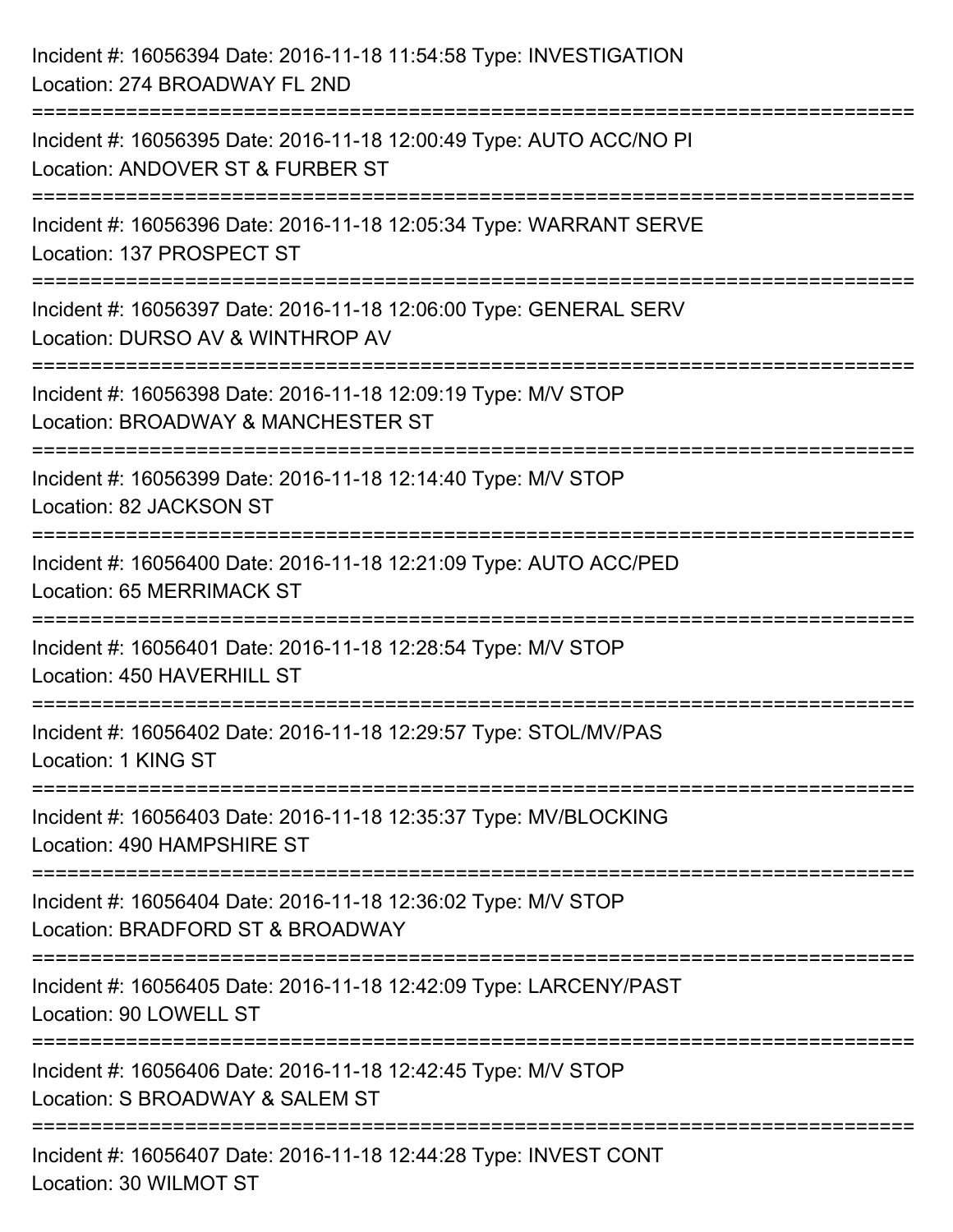| Incident #: 16056408 Date: 2016-11-18 12:57:21 Type: M/V STOP<br>Location: COMMON ST & UNION ST                                              |
|----------------------------------------------------------------------------------------------------------------------------------------------|
| Incident #: 16056409 Date: 2016-11-18 13:02:19 Type: M/V STOP<br>Location: 253 BROADWAY                                                      |
| Incident #: 16056410 Date: 2016-11-18 13:12:55 Type: AUTO ACC/NO PI<br>Location: 95 GREENWOOD ST                                             |
| Incident #: 16056411 Date: 2016-11-18 13:18:01 Type: INVEST CONT<br>Location: 147 FARNHAM ST                                                 |
| Incident #: 16056412 Date: 2016-11-18 13:22:53 Type: CK WELL BEING<br>Location: CVS PHARMACY / 205 S BROADWAY<br>--------------------------- |
| Incident #: 16056413 Date: 2016-11-18 13:25:49 Type: MEDIC SUPPORT<br>Location: 34 HAVERHILL ST #APOD                                        |
| Incident #: 16056414 Date: 2016-11-18 13:28:46 Type: NOISE ORD<br>Location: HAFFNERS CAR WASH / 330 S BROADWAY                               |
| Incident #: 16056415 Date: 2016-11-18 13:36:08 Type: GENERAL SERV<br>Location: 305 ESSEX ST FL 3RD                                           |
| Incident #: 16056416 Date: 2016-11-18 13:43:56 Type: SHOPLIFTING<br>Location: WALGREENS / 220 S BROADWAY                                     |
| Incident #: 16056417 Date: 2016-11-18 13:48:28 Type: FIGHT<br>Location: HAVERHILL ST & LAWRENCE ST<br>=================================      |
| Incident #: 16056418 Date: 2016-11-18 13:48:53 Type: SUS PERS/MV<br>Location: 19 DURANT ST                                                   |
| Incident #: 16056420 Date: 2016-11-18 13:52:06 Type: NOTIFICATION<br>Location: 128 ABBOTT ST #2                                              |
| Incident #: 16056419 Date: 2016-11-18 13:52:19 Type: MAN DOWN<br>Location: FRANKLIN ST & HAVERHILL ST                                        |
| Incident #: 16056423 Date: 2016-11-18 13:56:00 Type: CK WELL BEING<br>Location: 158 BOXFORD ST                                               |

===========================================================================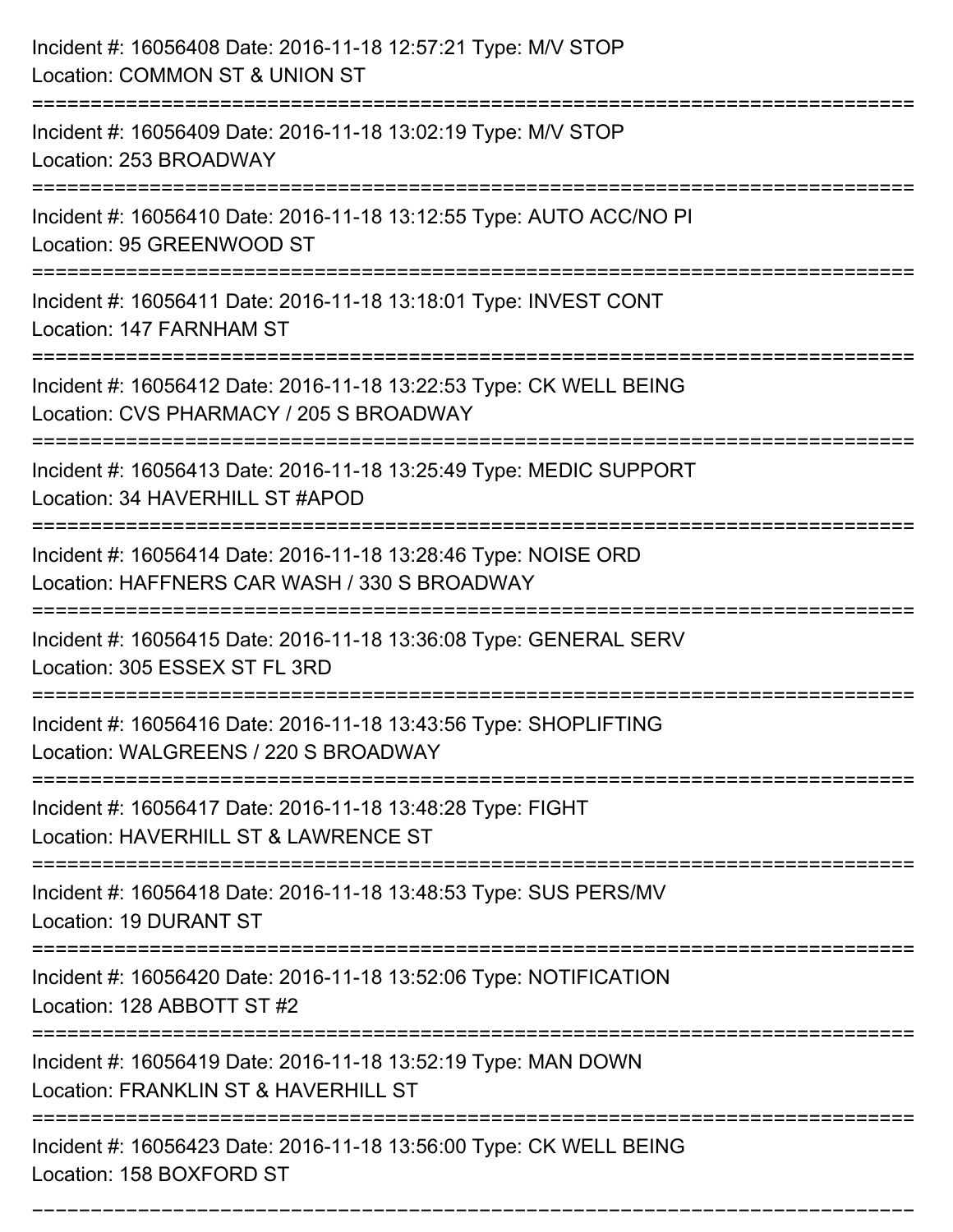| Incident #: 16056421 Date: 2016-11-18 13:58:00 Type: GENERAL SERV<br>Location: 214 PHILLIPS ST                                                     |
|----------------------------------------------------------------------------------------------------------------------------------------------------|
| Incident #: 16056422 Date: 2016-11-18 14:02:33 Type: ASSIST FIRE<br>Location: 167 LAWRENCE ST FL 3RD                                               |
| Incident #: 16056424 Date: 2016-11-18 14:08:58 Type: CK WELL BEING<br>Location: GENESIS AUTOBODY / 12 BROADWAY AV<br>:============================ |
| Incident #: 16056425 Date: 2016-11-18 14:23:41 Type: DISTURBANCE<br>Location: 67 MILTON ST                                                         |
| Incident #: 16056426 Date: 2016-11-18 14:27:15 Type: STOL/MV/PAS<br>Location: 84 EASTON ST                                                         |
| Incident #: 16056427 Date: 2016-11-18 14:41:53 Type: INVEST CONT<br>Location: 6 BOXFORD ST                                                         |
| Incident #: 16056428 Date: 2016-11-18 14:44:18 Type: WOMAN DOWN<br>Location: BRADFORD ST & BROADWAY<br>:====================                       |
| Incident #: 16056429 Date: 2016-11-18 14:52:43 Type: M/V STOP<br>Location: S UNION ST & SALEM ST                                                   |
| Incident #: 16056430 Date: 2016-11-18 14:53:23 Type: DRUG VIO<br>Location: 24 CHANDLER ST                                                          |
| ================<br>Incident #: 16056431 Date: 2016-11-18 14:56:39 Type: MAL DAMAGE<br>Location: 61 STEARNS AV                                     |
| Incident #: 16056432 Date: 2016-11-18 15:10:19 Type: UNATENEDCHILD<br>Location: 42 JEFFERSON ST                                                    |
| Incident #: 16056433 Date: 2016-11-18 15:15:03 Type: DOMESTIC/PROG<br>Location: 13 JORDAN ST FL 1                                                  |
| Incident #: 16056434 Date: 2016-11-18 15:16:30 Type: DISORDERLY<br>Location: 18 STATE ST                                                           |
| Incident #: 16056435 Date: 2016-11-18 15:18:42 Type: DISTURBANCE<br>Location: 87 SUMMER ST                                                         |
|                                                                                                                                                    |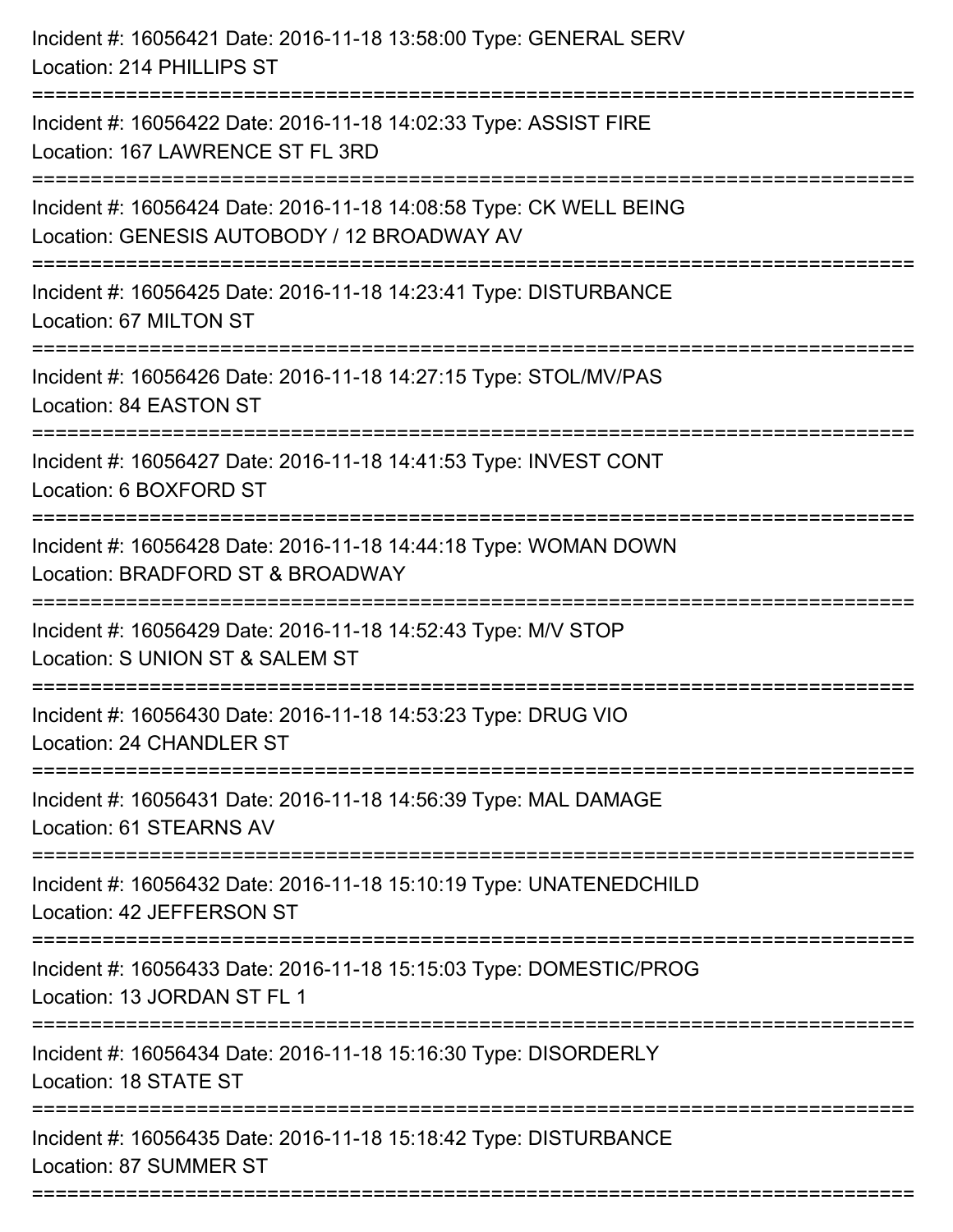| Location: SPANISH BAPTIST CHURCH / 492 LOWELL ST                                                                                                |
|-------------------------------------------------------------------------------------------------------------------------------------------------|
| Incident #: 16056437 Date: 2016-11-18 15:41:17 Type: INVESTIGATION<br>Location: 70 N PARISH RD                                                  |
| Incident #: 16056438 Date: 2016-11-18 15:41:17 Type: DISTURBANCE<br>Location: DCF / 280 MERRIMACK ST FL 2ND                                     |
| Incident #: 16056439 Date: 2016-11-18 15:42:25 Type: DISABLED MV<br>Location: N PARISH RD & OSGOOD ST                                           |
| Incident #: 16056440 Date: 2016-11-18 15:52:17 Type: CK WELL BEING<br>Location: HAVERHILL ST & NEWBURY ST                                       |
| Incident #: 16056445 Date: 2016-11-18 16:21:56 Type: MAL DAMAGE<br>Location: 103 MT VERNON ST                                                   |
| Incident #: 16056441 Date: 2016-11-18 16:29:45 Type: GENERAL SERV<br>Location: 240 BRUCE ST                                                     |
| Incident #: 16056442 Date: 2016-11-18 16:32:16 Type: B&E/PROG<br>Location: CENTRAL CATHOLIC HIGH SCHOOL / 300 HAMPSHIRE ST                      |
| Incident #: 16056443 Date: 2016-11-18 16:36:48 Type: ASSIST FIRE<br>Location: GRAFTON ST & WINTHROP AV<br>===================================== |
| Incident #: 16056444 Date: 2016-11-18 16:51:40 Type: ABAND MV<br>Location: 192 GARDEN ST                                                        |
| Incident #: 16056446 Date: 2016-11-18 16:53:44 Type: HIT & RUN PED<br><b>Location: PARK ST</b>                                                  |
| Incident #: 16056447 Date: 2016-11-18 16:59:54 Type: RECOV/STOL/MV<br>Location: 14 KATHERINE ST                                                 |
| Incident #: 16056448 Date: 2016-11-18 17:04:19 Type: MAN DOWN<br>Location: EXCHANGE ST & PARK ST                                                |
| Incident #: 16056449 Date: 2016-11-18 17:12:09 Type: MV/BLOCKING<br>Location: 29 MAY ST                                                         |
|                                                                                                                                                 |

Incident #: 16056450 Date: 2016 11 18 17:15:45 Type: AUTO ACC/PI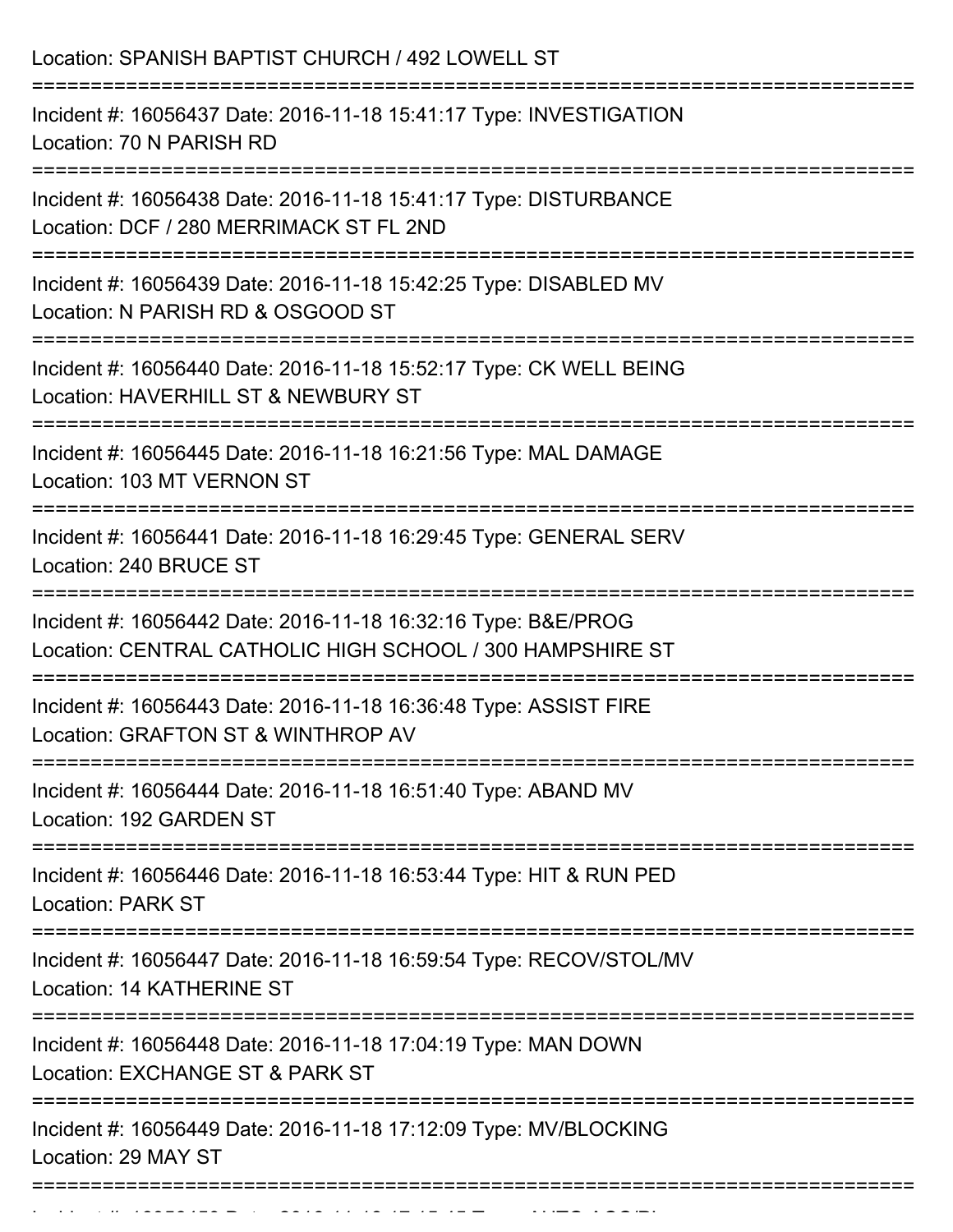Location: 280 MERRIMACK ST =========================================================================== Incident #: 16056451 Date: 2016-11-18 17:45:52 Type: NEIGHBOR PROB Location: 2 HOBSON ST =========================================================================== Incident #: 16056452 Date: 2016-11-18 17:50:28 Type: NOISE ORD Location: 93 OAK ST FL 1 =========================================================================== Incident #: 16056455 Date: 2016-11-18 17:52:33 Type: NEIGHBOR PROB Location: 220 MERRIMACK ST #220 =========================================================================== Incident #: 16056453 Date: 2016-11-18 17:54:10 Type: M/V STOP Location: HAVERHILL ST & WEST ST =========================================================================== Incident #: 16056454 Date: 2016-11-18 17:54:49 Type: M/V STOP Location: 141 AMESBURY ST =========================================================================== Incident #: 16056456 Date: 2016-11-18 17:55:55 Type: ALARMS Location: CIL METAL FINISHING / 400 CANAL ST =========================================================================== Incident #: 16056458 Date: 2016-11-18 18:05:28 Type: DISTURBANCE Location: 245 PROSPECT ST =========================================================================== Incident #: 16056457 Date: 2016-11-18 18:05:30 Type: INVEST CONT Location: 114 WATER ST =========================================================================== Incident #: 16056459 Date: 2016-11-18 18:09:33 Type: M/V STOP Location: 322 AMES ST =========================================================================== Incident #: 16056460 Date: 2016-11-18 18:13:52 Type: MAN DOWN Location: 6 JACKSON TER =========================================================================== Incident #: 16056461 Date: 2016-11-18 18:15:12 Type: TENANT PROB Location: 42-44 MARBLE AV =========================================================================== Incident #: 16056462 Date: 2016-11-18 18:27:09 Type: M/V STOP Location: AVON ST & JACKSON ST =========================================================================== Incident #: 16056463 Date: 2016-11-18 18:34:22 Type: M/V STOP Location: 129 BROADWAY ===========================================================================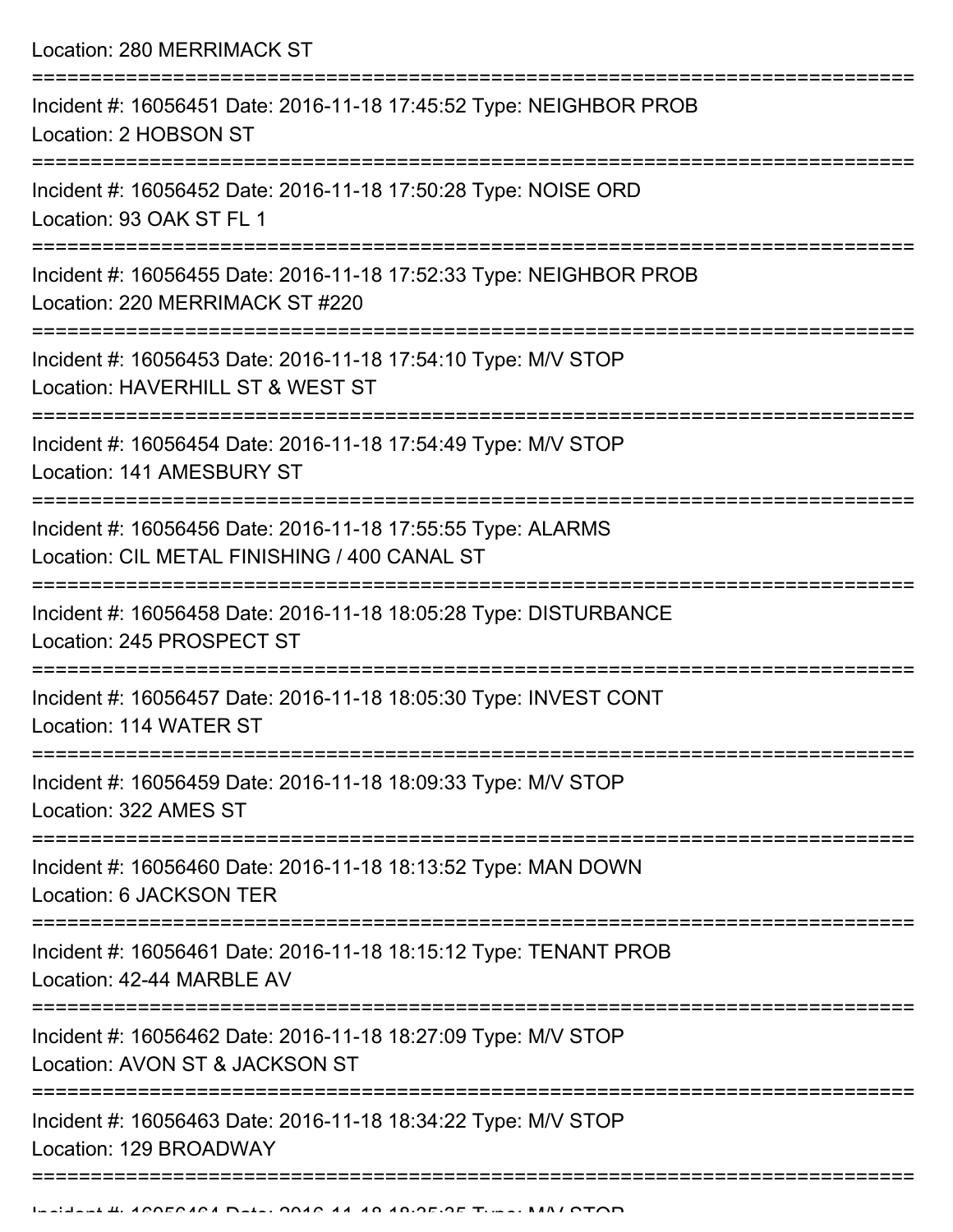| Location: S BROADWAY & SHATTUCK ST                                                                                        |
|---------------------------------------------------------------------------------------------------------------------------|
| Incident #: 16056465 Date: 2016-11-18 18:36:00 Type: M/V STOP<br>Location: BELMONT ST & ERVING AV<br>:=================== |
| Incident #: 16056466 Date: 2016-11-18 18:38:13 Type: NOISE ORD<br>Location: BRUCE SCHOOL / 135 BUTLER ST                  |
| Incident #: 16056468 Date: 2016-11-18 18:38:27 Type: SUS PERS/MV<br>Location: 71 ELM ST                                   |
| Incident #: 16056467 Date: 2016-11-18 18:38:53 Type: M/V STOP<br>Location: 700 ESSEX ST                                   |
| Incident #: 16056469 Date: 2016-11-18 18:43:49 Type: M/V STOP<br>Location: BROADWAY & CONCORD ST                          |
| Incident #: 16056470 Date: 2016-11-18 18:47:01 Type: M/V STOP<br>Location: BROADWAY & LOWELL ST                           |
| Incident #: 16056471 Date: 2016-11-18 18:47:33 Type: M/V STOP<br>Location: BROADWAY & HAVERHILL ST                        |
| Incident #: 16056472 Date: 2016-11-18 18:59:58 Type: M/V STOP<br>Location: DAISY ST & HOLLY ST                            |
| Incident #: 16056473 Date: 2016-11-18 19:04:41 Type: M/V STOP<br>Location: 87 SUMMER ST                                   |
| Incident #: 16056475 Date: 2016-11-18 19:04:53 Type: M/V STOP<br>Location: BROADWAY & ESSEX ST                            |
| Incident #: 16056474 Date: 2016-11-18 19:04:57 Type: LARCENY/PAST<br>Location: 1 TOYE AV                                  |
| Incident #: 16056476 Date: 2016-11-18 19:06:00 Type: M/V STOP<br>Location: ESSEX ST & FLORAL ST                           |
| Incident #: 16056477 Date: 2016-11-18 19:07:27 Type: M/V STOP<br>Location: ESSEX ST & WINTER ST                           |
| Incident #: 16056478 Date: 2016-11-18 19:09:03 Type: NEIGHBOR PROB                                                        |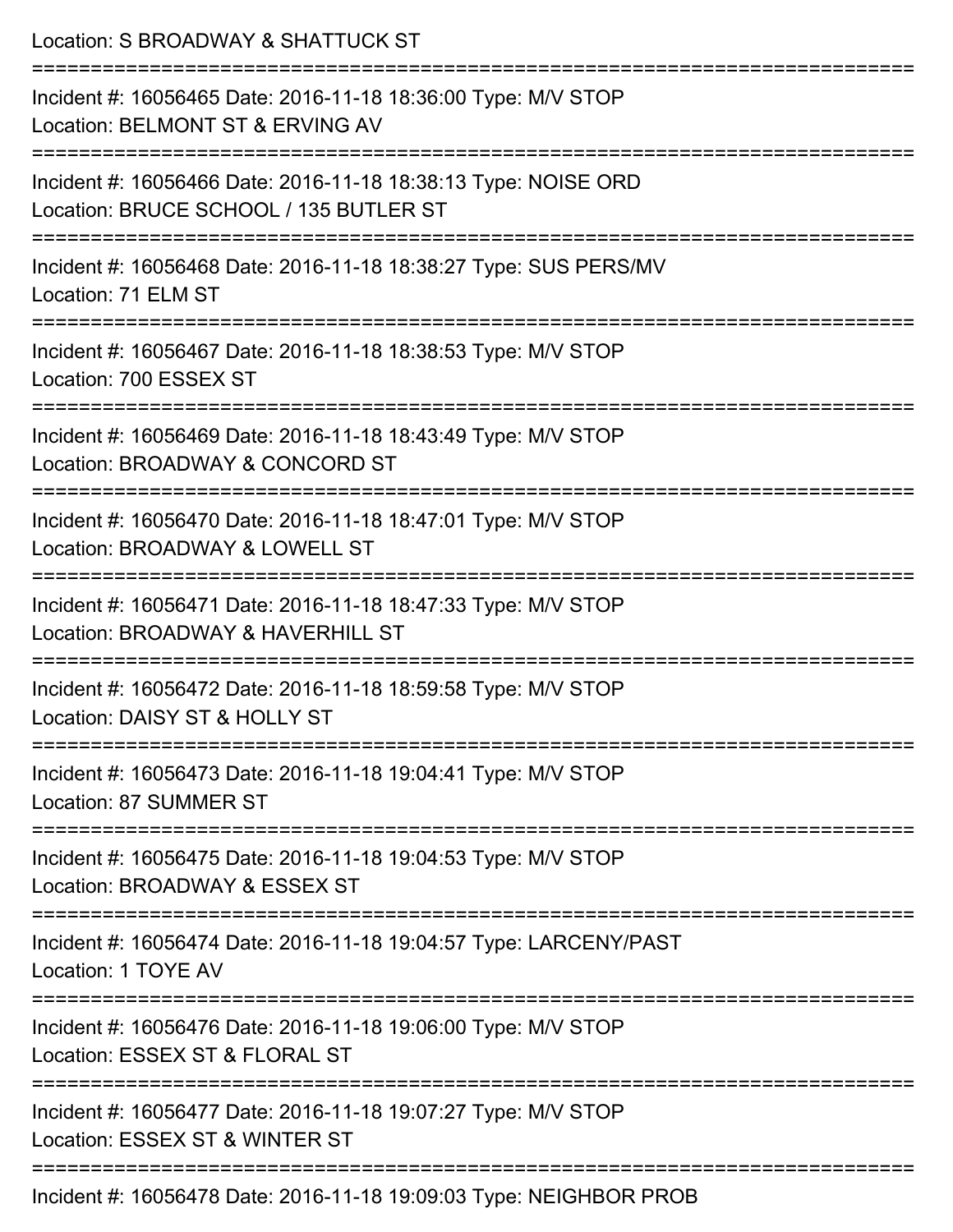| Incident #: 16056480 Date: 2016-11-18 19:24:51 Type: 911 HANG UP<br>Location: 29 ROLLINS ST                                        |
|------------------------------------------------------------------------------------------------------------------------------------|
| Incident #: 16056479 Date: 2016-11-18 19:26:19 Type: M/V STOP<br>Location: 482 HAVERHILL ST                                        |
| Incident #: 16056481 Date: 2016-11-18 19:29:07 Type: ABAND MV<br>Location: 36 KENDRICK ST                                          |
| Incident #: 16056482 Date: 2016-11-18 19:34:45 Type: M/V STOP<br>Location: BROADWAY & HAVERHILL ST                                 |
| Incident #: 16056483 Date: 2016-11-18 19:40:52 Type: DISORDERLY<br><b>Location: AMES ST</b>                                        |
| Incident #: 16056484 Date: 2016-11-18 19:59:50 Type: M/V STOP<br>Location: FRANKLIN ST & LOWELL ST                                 |
| Incident #: 16056485 Date: 2016-11-18 20:08:29 Type: M/V STOP<br>Location: MERRIMACK ST & S UNION ST                               |
| Incident #: 16056486 Date: 2016-11-18 20:10:30 Type: ASSSIT AMBULANC<br>Location: 317 HAMPSHIRF ST                                 |
| Incident #: 16056487 Date: 2016-11-18 20:11:17 Type: M/V STOP<br>Location: CANAL ST & UNION ST                                     |
| Incident #: 16056488 Date: 2016-11-18 20:14:57 Type: AUTO ACC/PI<br>Location: 40 CRESCENT ST                                       |
| Incident #: 16056490 Date: 2016-11-18 20:30:34 Type: KEEP PEACE<br>Location: 163 SALEM ST                                          |
| =======================<br>Incident #: 16056489 Date: 2016-11-18 20:31:26 Type: ALARMS<br>Location: DISTRICT COURT / 2 APPLETON ST |
| Incident #: 16056491 Date: 2016-11-18 20:51:30 Type: DK (DRUNK)<br>Location: 228 HAMPSHIRE ST                                      |
| Incident #: 16056492 Date: 2016-11-18 21:01:04 Type: MEDIC SUPPORT                                                                 |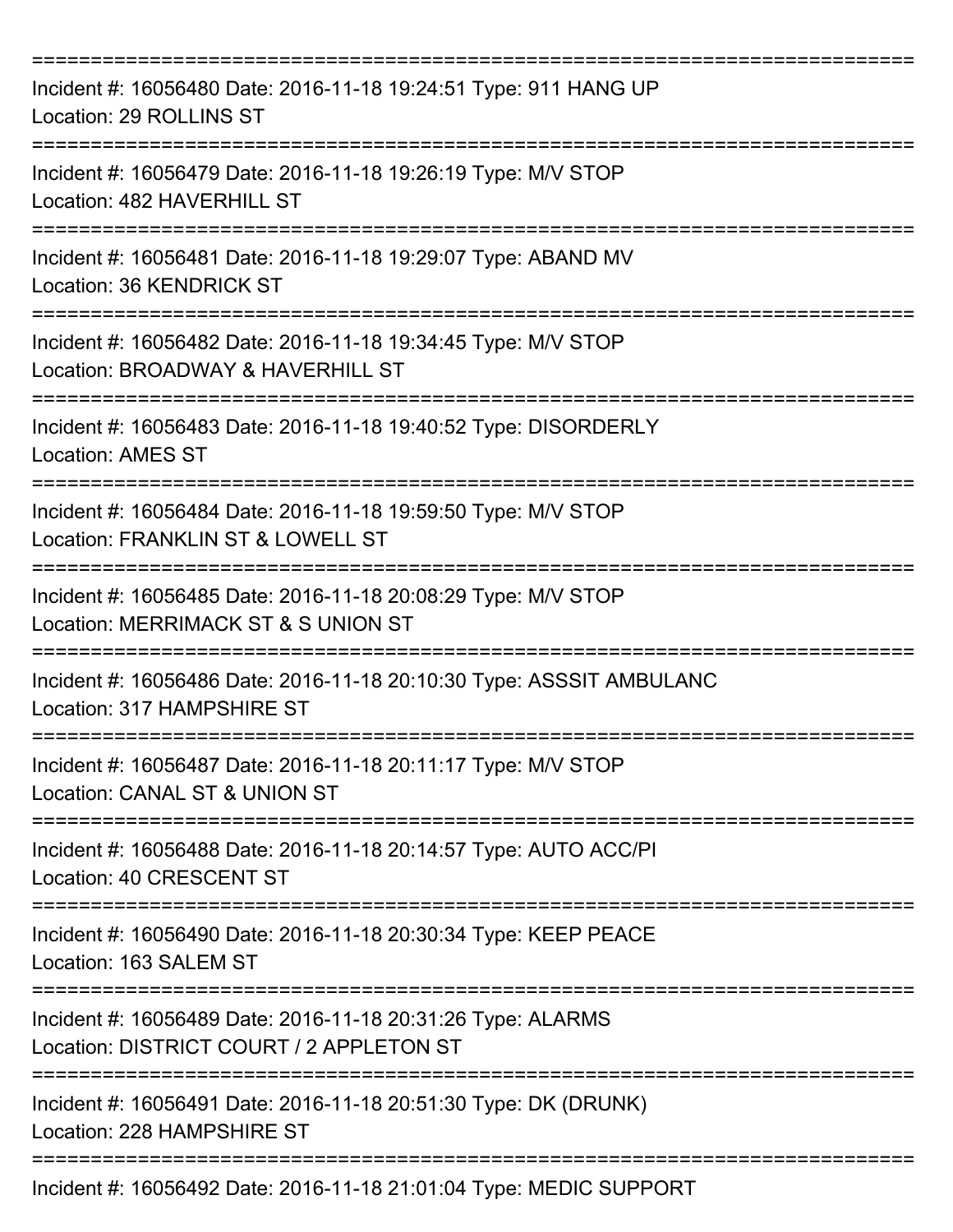| Incident #: 16056493 Date: 2016-11-18 21:03:16 Type: M/V STOP<br>Location: BROADWAY & LOWELL ST         |
|---------------------------------------------------------------------------------------------------------|
| Incident #: 16056494 Date: 2016-11-18 21:05:07 Type: M/V STOP<br>Location: BROADWAY & LOWELL ST         |
| Incident #: 16056495 Date: 2016-11-18 21:06:04 Type: M/V STOP<br>Location: BROADWAY & LOWELL ST         |
| Incident #: 16056496 Date: 2016-11-18 21:06:56 Type: M/V STOP<br>Location: BROADWAY & LOWELL ST         |
| Incident #: 16056497 Date: 2016-11-18 21:24:05 Type: M/V STOP<br>Location: BROADWAY & LOWELL ST         |
| Incident #: 16056498 Date: 2016-11-18 21:43:36 Type: ROBBERY PAST<br>Location: 3 NEWTON ST              |
| Incident #: 16056499 Date: 2016-11-18 22:22:52 Type: NOISE ORD<br>Location: DORCHESTER ST & GARFIELD ST |
| Incident #: 16056500 Date: 2016-11-18 22:46:59 Type: M/V STOP<br>Location: ACTON ST & BROADWAY          |
| Incident #: 16056501 Date: 2016-11-18 23:06:19 Type: SHOTS FIRED<br>Location: JORDAN ST & WATER ST      |
| Incident #: 16056502 Date: 2016-11-18 23:20:46 Type: NOISE ORD<br>Location: 26 PARK ST FL 2             |
| Incident #: 16056503 Date: 2016-11-18 23:33:40 Type: M/V STOP<br>Location: AVON ST & JACKSON ST         |
| Incident #: 16056504 Date: 2016-11-18 23:39:37 Type: M/V STOP<br>Location: CANAL ST & HAMPSHIRE ST      |
| Incident #: 16056505 Date: 2016-11-18 23:45:46 Type: NOISE ORD<br>Location: 281 HOWARD ST FL 3          |
|                                                                                                         |